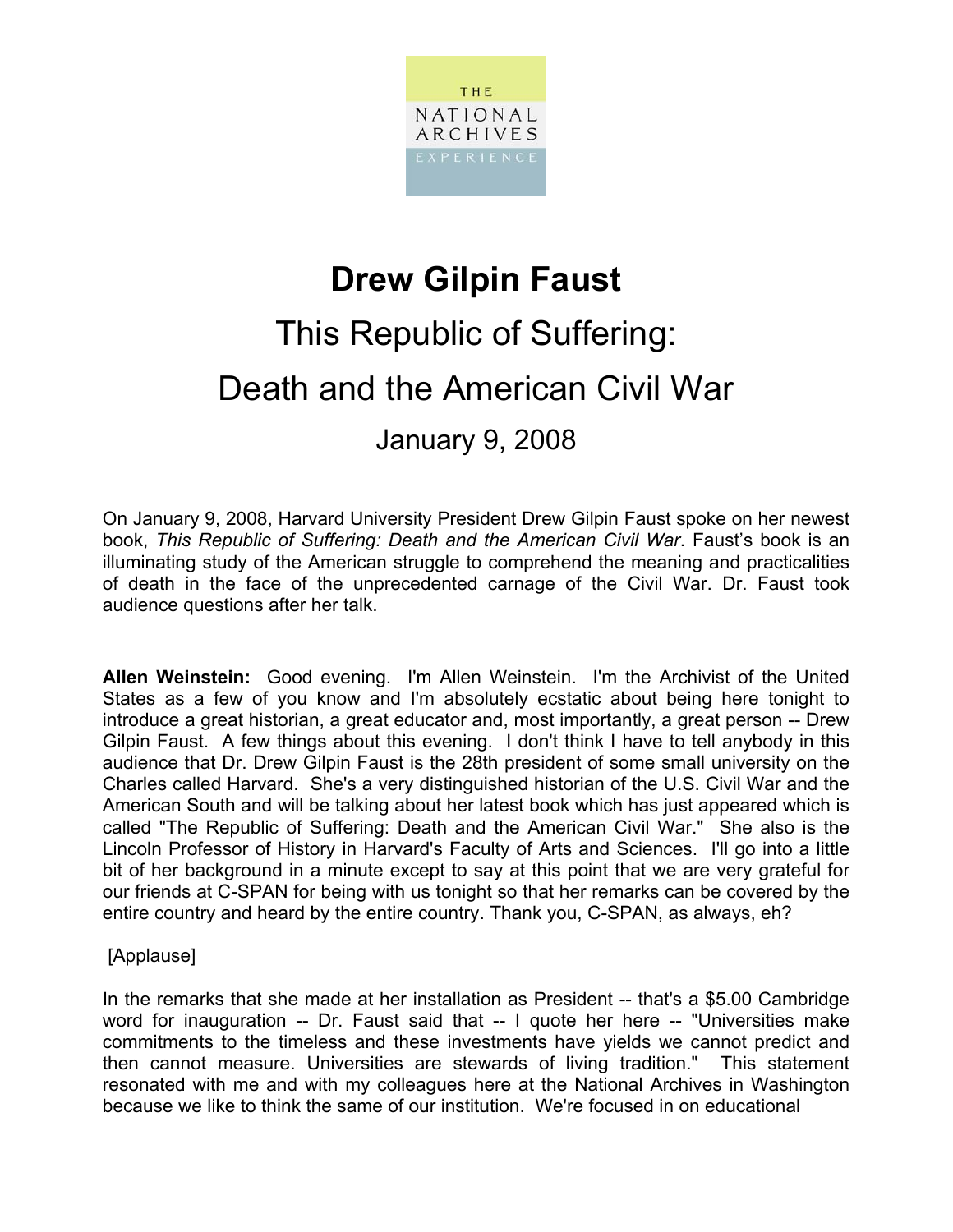

issues at all levels and civic literacy issues at all levels as a key goal within our mission to serve the public. A little word on her background, Dr. Faust's background. She served, before her current post as the founding dean of the Radcliffe Institute for Advanced Studies from 2001 to 2007. She has held a number of other academic posts -- University of Pennsylvania and elsewhere, Radcliffe -- and she has written six books, all wellreceived all establishing her as a master of her field. I could go on about all of her other achievements but I want to take a few minutes to talk about her as a person. She began her career in education and public service at the early age on nine. How? She wrote a letter to then-President Dwight Eisenhower in 1957 expressing her deep opposition to racial segregation. Quote, "Why should people feel that way because of the color of one's skin? It went on and on in this eloquent fashion Please, Mr. Eisenhower, please try and have schools and other things accept colored children colored people." It's a very eloquent letter, very eloquent letter, indeed. She also has been a remarkable scholar of a very painful subject and that's the subject that she will be talking about tonight the subject of her books and she has come to terms as a scholar with the academic importance of death in American history not an easy thing to do. I won't try to go to use her lines -- I'll let her do this herself -- but she did say something in an article she wrote earlier that I'd like to share with you. She said, "I remembered, I found myself as a historian returning to the past and, in particular to a document I encountered in my last year of graduate study." This, of course, was John Winthrops' famous diary. As John Winthrop sat on board the ship Arabella in 1630 sailing across the Atlantic to found the Massachusetts Bay colony he wrote a charge to his band of settlers a charter for their new beginnings. He offered what he considered, quoting her "a compass to steer by, a model but not a set of explicit orders. Instead, Winthrop sought to focus his followers on the broader significance of their project on the spirit in which they should undertake their shared work. I aim," she wrote, "to offer such a compass today one for us at Harvard and one I hope will have meaning for all of us who care about higher education for we are, inevitably as Winthrop urged his settlers to be knit together in this work as one."

As she prepares to take the stage let me say a word about the background that she has had to deal with, if I can find the word. It comes from another Massachusetts scholar Henry Adams and from the wonderful "Education of Henry Adams." What Adams said Basically was that when Lincoln and the others got to Washington -- 1860, '61 -- the war began. No one knew what to do. I won't go through all the comments. Not a man there knew what his task was to be or was fitted for it everyone without exception, Northern or Southern was to learn his business at the cost of the public. Lincoln, Seward, Sumner, the others could give no help to the young man seeking education. Their education was to cost a million lives -- not quite a million, but close enough -- and \$10,000 million, more or less, North and South before the country could recover its balance and movement.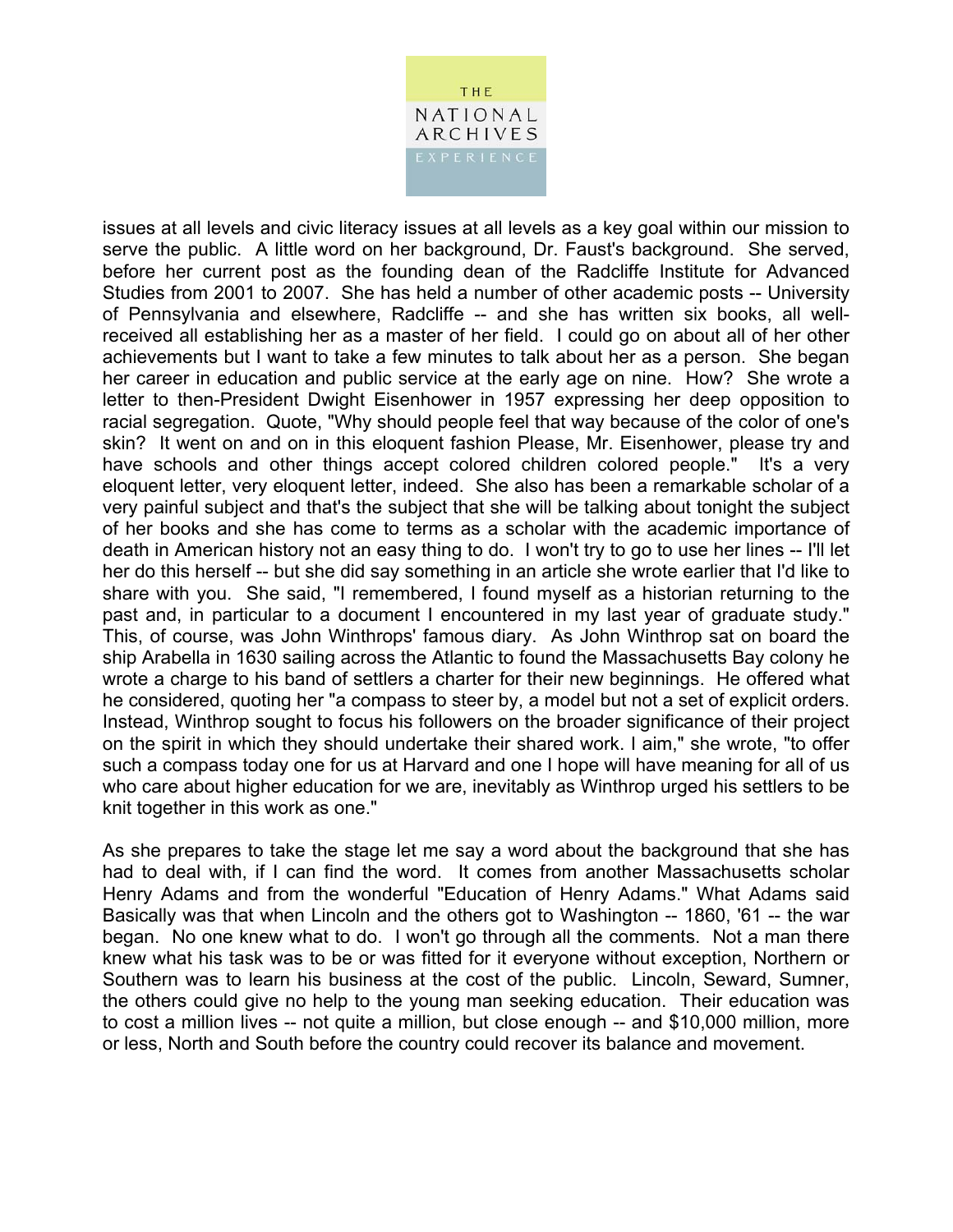

The history of that tragic war and the deaths it caused was recounted in brilliant form by our current speaker and it's with great pleasure that I invite the President of Harvard University Dr. Faust, to join us.

### [Applause]

**DR. DREW GILPIN FAUST:** Thank you so much. That was so good. Thank you. Thank you so much for that very generous introduction Professor Weinstein, and thank you all for being here tonight. It's a great pleasure and a great honor for me to talk for the first time since its publication yesterday about this book because so much of it depends on materials I was able to use in the National Archives so it seems fitting and proper that I should return to the National Archives to say what it all amounted to -- all that help I got, all that advice all those wonderful documents -- and I just want to begin by thanking two people in particular. The first is Mike Musik, who, for many, many years presided over the Civil War materials in the Archives and got me launched on this project and the second is Trevor Plante who's sitting over here, who helped me when I was trying to really get this project done and came back to revisit some of the materials I'd already seen and try to get the book together and get it written. I think it was about three summers ago and I know he's now a celebrity because he found a Lincoln letter that no one had seen before but then, he was just Trevor helping me out in the Archives. So, that's what makes it possible for historians to do history and what the National Archives has within it also makes it possible for historians to do history and for us to think about what the past means to us. What I'd like to do tonight is to tell you a little bit about how I came to write the book the questions that motivated me then to tell you a little bit about some of the answers I found to those questions and then I want to leave you with two stories two stories about individuals stories that, as far as I'm aware have never been told before and stories that live here in the treasures of the National Archives stories that I found within the materials I used when I was doing my research here. They're stories of individuals, but they're stories that illustrate much larger themes about the work and so I think we can see reflected in some individual lives much bigger currents of life and death in Civil War America. The idea for this book grew out of earlier work I had done researching the experience of white Southern women in the Civil War South and as I read their diaries and letters -- and many of those letters were, in fact, here in the National Archives so this is not the first project that I have turned to the National Archives to support -- many of these letters from white Southern women are in the papers of the Confederate Secretary of War and women would write to the Confederate Secretary of War describing the desperation they felt and often asking that their husbands or brothers or sons be detailed home be permitted to have a leave be permitted to help in other ways and so in those letters, there's a very rich rendering of some of the demands and challenges and traumas of war and as I read those letters and the many other diaries and letters that made up the bulk of my research for my earlier book, I began to realize that at the heart of these women's experience was death -- the loss of their loved ones the fear of losing their loved ones the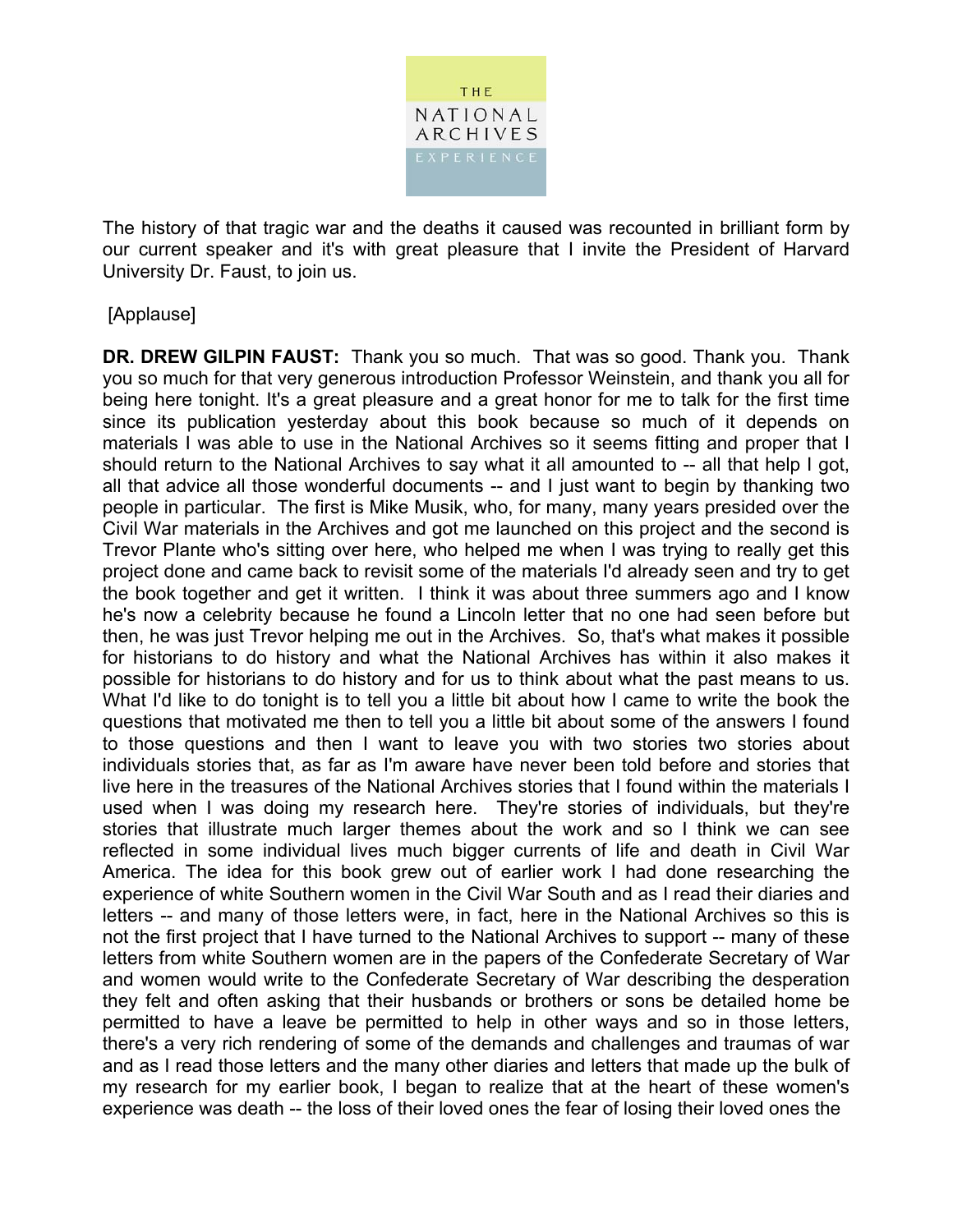

economic consequences of losing their loved ones and the impact of deaths on their families on their communities, and on the nation as a whole -- and as I listened to the women telling me about these experiences I thought about what I had learned reading history of the Civil War and I realized that most of what I'd read had focused on the pursuit of military victory or, perhaps, the struggle over Southern independence or, perhaps, on the coming of emancipation but these were not the topics that appeared at the heart of these letters and of these women's experience. These were not the subjects that loomed largest in their renderings of their own lives and so as I listened to these voices I began to think about what it was they were telling me and about what their perceptions should mean for historians.

620,000 soldiers died in the American Civil War. Now, there are many ways of thinking about this. It is more than the total of war deaths from the American Revolution through the Korean War. The rate of death -- that's the incidence in comparison to the size of the population -- was six times the rate of death in World War II. A similar rate of death today, two percent, would mean six million people dead. Now, as I began to think about what it would mean to have six million people killed by war in the United States today I began to understand more fully why these women saw death as at the heart of their experience but military deaths, the 620,000 that has become the kind of accepted number when we talk about Civil War death tolls military deaths are only a part of the story. There are uncounted numbers of civilians who also died in the Civil War in ways that were undocumented -- from epidemic disease that was spread by movements of population armies and other population movements as a result of the war deaths from guerrilla conflict deaths from food shortages deaths from what we today might call collateral damage families that lived near battlefields other sorts of instances of military action that had an impact on civilian lives so that death -- its threat, its proximity, its actuality -became the very most widely shared of the war's experiences.

For Americans in both North and South death was the warp and woof of the Civil War they lived through. So, I began to wonder, given those realities "How did the nation cope with such loss and how did individuals themselves cope with such loss?" and as I thought about this question I realized it had a variety of levels on which it ought to be considered from the very most logistical ones. What on earth did they do with all those bodies? How were they prepared, or were they prepared or how did they make themselves prepared to deal with that level of carnage? I wondered about the psychological impact of these deaths how human beings adapt to such levels of loss and how they understand the meaning of humanity in the face of such destruction.

I began to wonder, too, about the spiritual impact of such slaughter and such death. Sidney Lanier, a poet a Confederate soldier and a poet from the South framed this very eloquently, I think. He said, "How does God have the heart to allow it?" He represented those who began to ask questions about the benevolence of God about the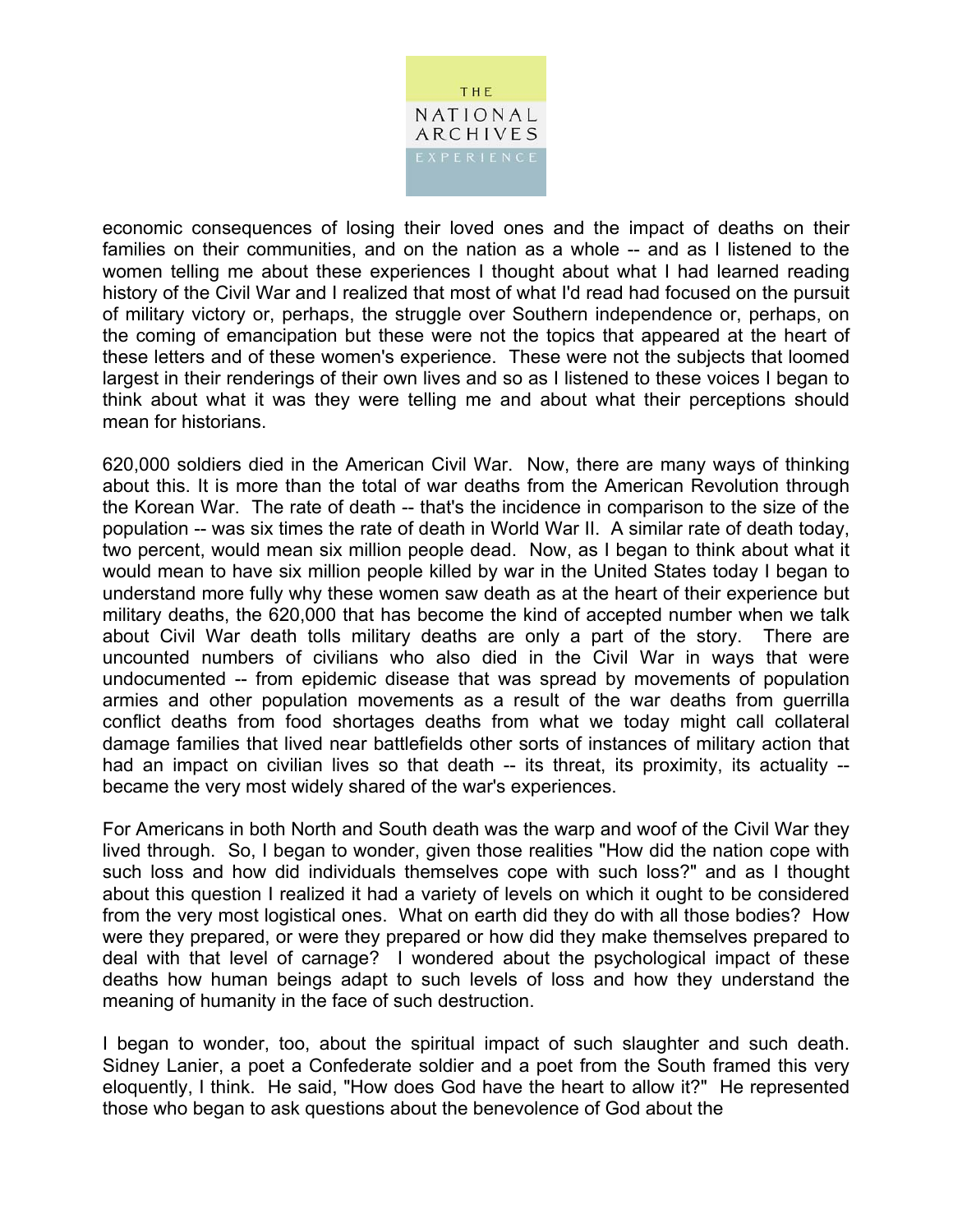

responsiveness of God in a world where such horror could take place. And then I asked, too, about the political meaning of this level of sacrifice. How does such loss shape the identity and the responsibilities of a nation state that has been the cause of the sacrifice and the cause of the loss? Civil War Americans often wrote about what they called the work of death, and that phrase itself seemed striking to me as I saw it again and again in the materials that I was reading and Civil War Americans meant two different but closely related things by this. They meant the duties of soldiers to fight and kill and die -- that was the work of soldiers what they were supposed to be doing -- but when they talked about the work of death they often meant, as well the impact of battle's consequences. They would look at the aftermath of a battle at the dead lying across the field and they would say, "There lies the work of death. "There is the work of death." So, work -- as a concept, as a word, as a term -- incorporated in their minds the notion of both effort and of impact and of the relationship between these. Now, that phrase, "work of death" reminds us, I think, that death in war doesn't just happen. It requires action, and it requires agents and it requires a variety of kinds of work.

This book is about the work that death required of all Civil War Americans. They had to learn to die. They had to learn to kill. They had to learn to bury the dead and to cope with the rent that the loss of loved ones introduced into the fabric of family and community. They had to mourn and they had to explain to themselves the meaning of the devastation that they faced and then they had to work to figure out the best ways to remember those that they had lost. Now, this work involved Americans individually as they dealt with their own bereavements but it also involved them collectively as they coped with the meaning of the dead for the nation more generally.

Now let me elaborate on some of the dimensions of that work of death and let me begin with the grim, logistical one -- what to do with the bodies. The unexpected and escalating level of destruction that the Civil War introduced posed challenges of capacity that produced even broader challenges of value. In the Mexican War, there were an estimated total of 2,000 battle deaths. The first Bull Run, in the summer of 1861 shocked the nation with 900 killed and 2,700 wounded. By the Battle of Shiloh, in April of 1862 yet less than a year later, there were 24,000 casualties including 1,700 dead on each side. By Gettysburg, the Union army alone had 23,000 casualties that included approximately 3,000 killed. It has been said that after Gettysburg there was an estimated six million pounds of animal and human flesh to be disposed of on the battlefield. When you read about Civil War battles and their aftermath you find a trope that appears again and again. Soldiers write about being able to walk from one side of the battlefield to the other without ever stepping on the ground stepping only on the dead bodies that were strewn across the field. One soldier wrote, "They paved the earth." Civil War armies had no regular burial details. They had no graves registration units. They had no dog tags or other formal identification procedures. There was no formal next-of-kin notification and there were very rudimentary ambulance services. In the Union army, for example there was no regular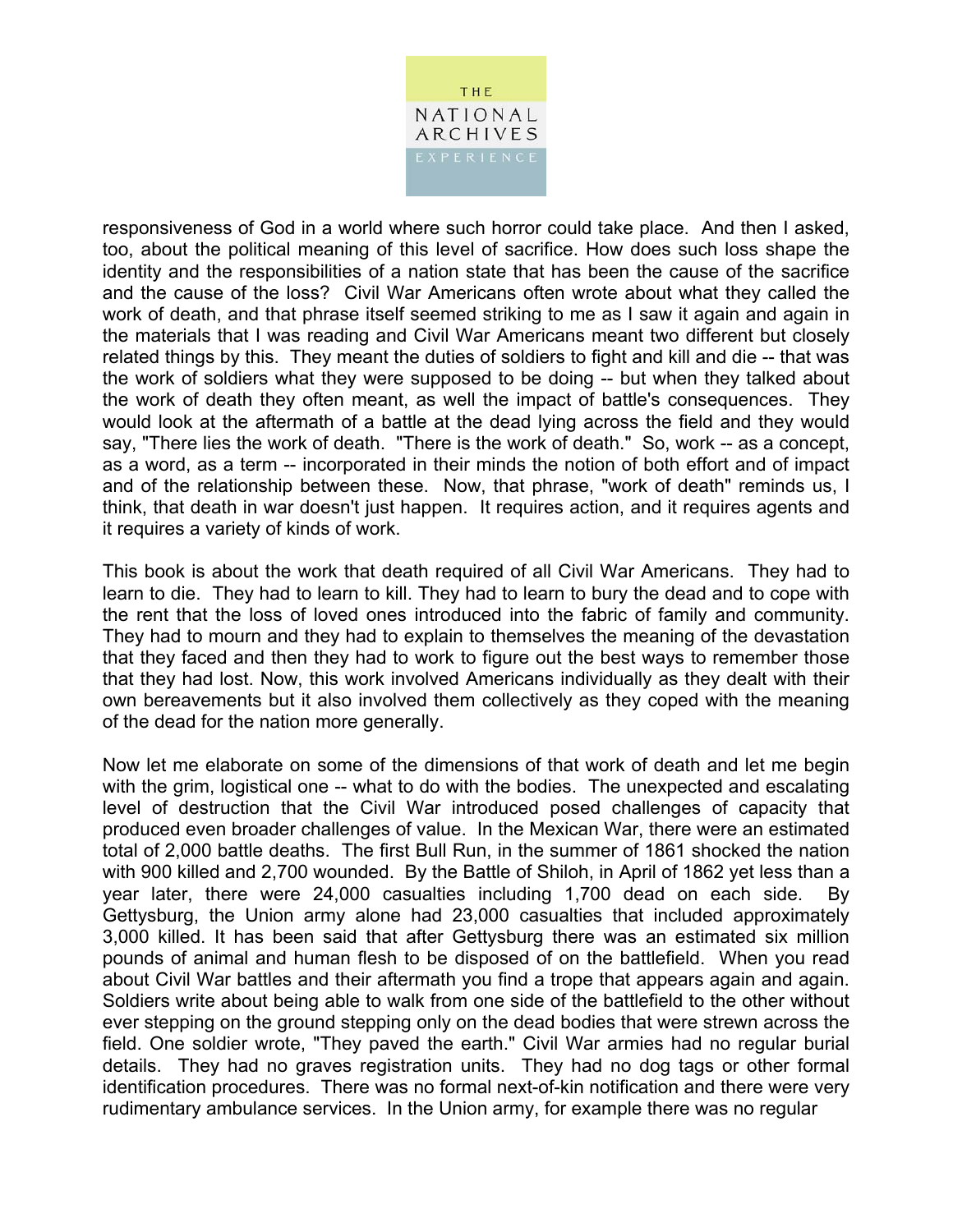

ambulance service until towards the end of 1864 so that burial was an act of improvisation. The notion of "to the victor belongs the spoils" was often the reality of Civil War battles. The victor would be the one who held the ground. The victor, therefore, had the ground that was so strewn with the casualties of war and so it became, somehow, the responsibility of that army to figure out what to do with those who had died in battle. A week after Antietam, a Union surgeon reported and I quote, "The dead were almost wholly unburied and the stench arising from it such as to breed a pestilence."

Descriptions of Civil War battle indicate that often, it took days for the dead to be interred. Armies would be reeling with shock from the terrible experience of battle itself. To get themselves organized to figure out who was going to bury the dead took time took attention that, often, they didn't have and took a kind of focus that soldiers in the immediate aftermath of battle did not often display and so it was often quite a lengthy period, in our terms that occurred between when a soldier died and when he was buried. American soldiers, North and South resorted to mass burials, usually for the enemy in trenches and sometimes in other improvised ways, as well. There's a story after Antietam of a Union unit just throwing graves down a farmer's well because the farmer had evacuated and wasn't possessing his property so a kind of desperate Union unit trying to get rid of bodies threw them down his well. It was often the case that units that had not been in the battle were assigned to burial duties. Often, prisoners of war were given that duty. It was a way of demeaning them and forcing them to confront the often horrible, almost always horrible work of burying the dead. At the same time, civilians were usually swarming onto the battlefields to look for loved ones whose fate they did not know about and wanted to find out but also, civilians swarmed battlefields out of curiosity. There was a sense in the nineteenth century that a battle was a sublime event that it was a historic event and gawkers came to see what that meant. Often, they were horrified by what they saw and fled from it but, nevertheless, soldiers often commented on how having all those civilians around just made the realities of dealing with the aftermath of battle all the more difficult. The desperate kinds of measures to which soldiers turned in the effort to bury the dead -- "throwing them into pits like dead chickens" as one soldier described it -- led individuals to begin to ask what they had come to. What did this mean about their humanity?

What did this mean about decent burial as a concept to which human beings should be dedicated? What did it mean about their religious obligations and their obligations to their fellow soldiers, as well? So, you find early in the war in face of these terrible realities the emergence of an effort on the part of tens of thousands of individuals to resist this dehumanization that the conditions of mass slaughter and mass armies in the Civil War had introduced. Soldiers would try to identify their comrades to record their burial places, to write to their loved ones and tell them the fate of their husbands, brothers, and sons to improvise ways of interring individuals so that later, perhaps, a family member could come back and find that body and recognize it.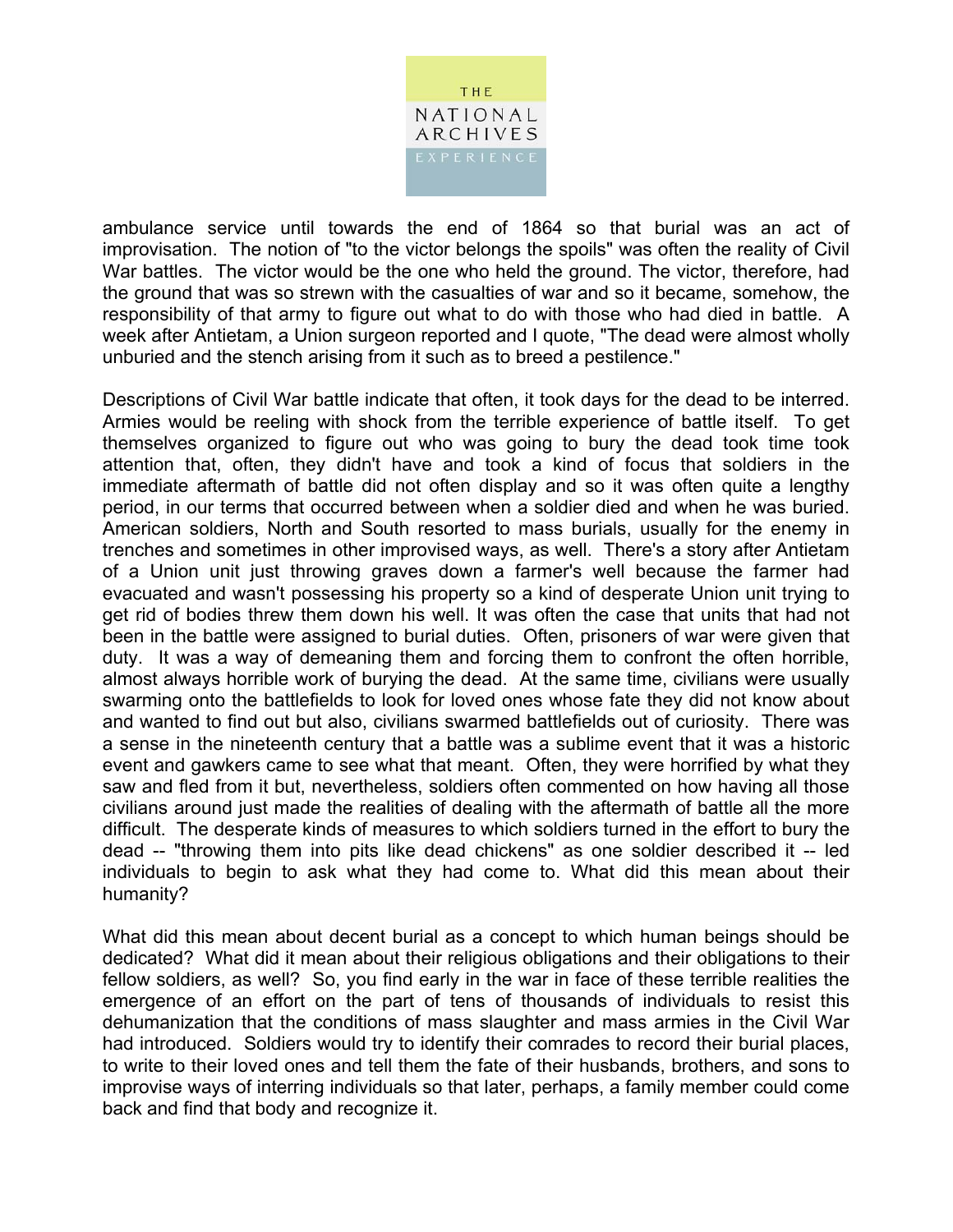

There are examples of soldiers who would be buried with a bottle into which their comrades had put on a piece of paper their name and any identifying information and the hope was that eventually someone might come back and disinter that soldier and find the bottle and know who that individual was. Soldiers often took very detailed notes about where their closest comrades were buried. They'd write down information like an individual was buried underneath an apple tree a hundred yards east of the railroad track three miles out of such and such a town and, once again, they hoped that loved ones might, after the war, be able to come back and reclaim the body. Families with means tried to come or arrange for come and identify bodies and claim them or arrange for the bodies to be shipped home. This is an era in which embalming becomes a part of treatment of dead bodies in a way it never was before the Civil War. Here are individuals dying away from home individuals dying under dubious conditions of identity. Families both wanted their loved ones back just to have them in the midst but also to be sure it really was their loved one that had died.

Soldiers also, by the middle of the war began to purchase I.D. badges, and a small industry of creating these I.D. badges emerged and you can find advertisements for them in Civil War publications but soldiers didn't have to have a purchased I.D. badge. They found other ways of making sure they could be identified -- writing information about themselves and their addresses on a Bible or a testament that they carried with them. One soldier said, "I always made sure to carry an envelope with me so that my name would be on that envelope and I could be identified if I was killed" and then there are the legends of soldiers before engagements that they expected to be especially bloody pinning their names onto their uniforms writing their names on pieces of paper and pinning them onto their uniforms. I was very moved to find in the archives of the law school at Harvard a piece of paper that Oliver Wendell Holmes wrote his name on after he was injured early in the war. He feared that he might become unconscious and be lost and no one would know who he was and so he wrote, "I am Oliver Wendell Holmes" and he wrote his father's name and address and, interestingly, Oliver Wendell Holmes kept this piece of paper his entire life which is why it ended up in the Harvard archives but it's a magnificent testimony, I think both to the meaningfulness that Holmes attributed to having undertaken to identifying himself but also to the desperation that required someone to turn to a measure like that to make sure that he did not die nameless and without sure knowledge being imparted to his family.

Another way in which soldiers and civilians together began to work for the assurance of humanity in death in the midst of war was the creation of cemeteries by the federal government in the course of the war. Gettysburg is probably the one that is best known. There were four others erected, established at battle sites during the war. This was an emerging acknowledgement of something new, which was that the dead were not simply the responsibility of their families, but also the responsibility of the nation for which they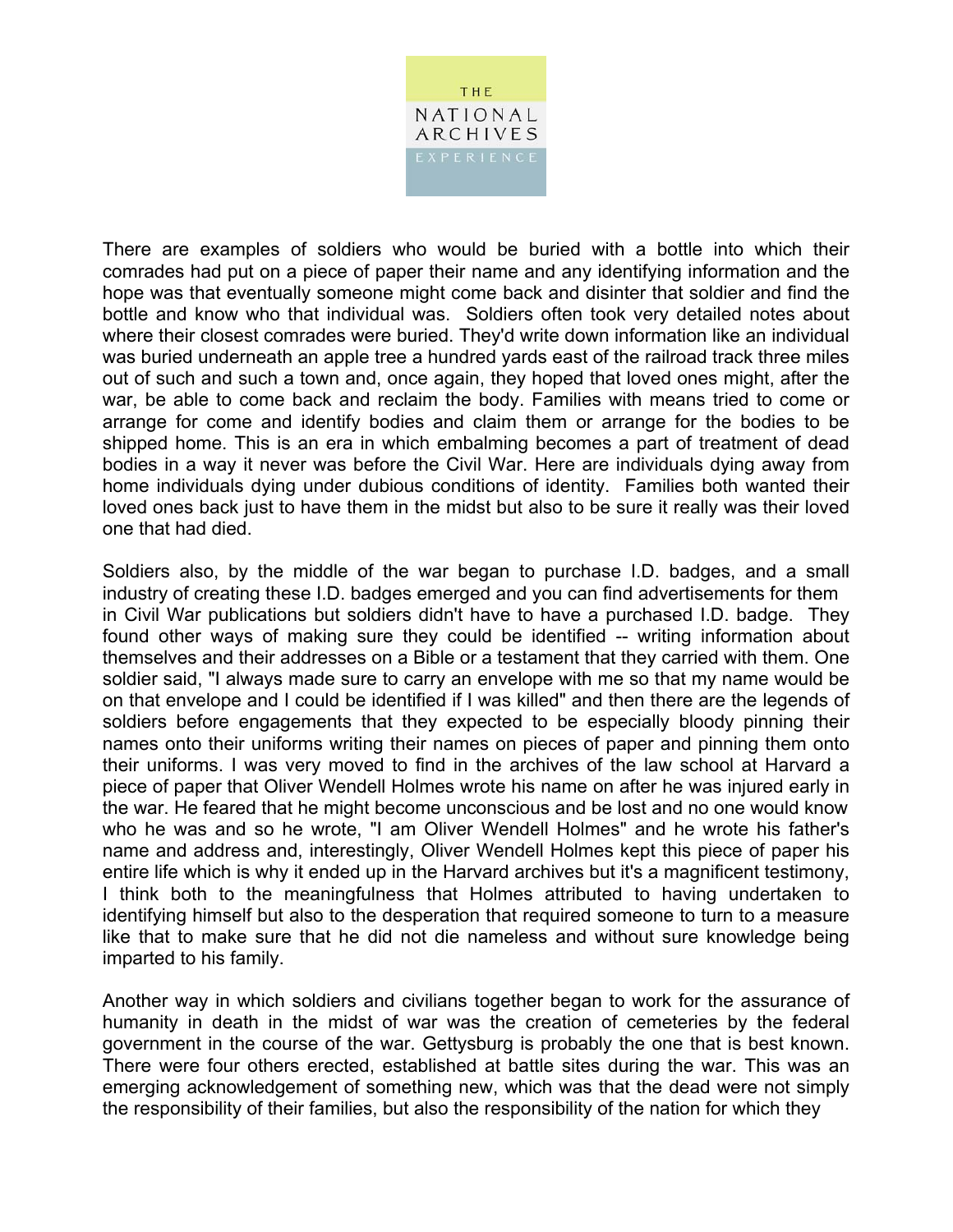

died and when you think about the measures that I listed a few minutes ago -- no next-ofkin notification no burial, regular burial units, and so forth -- you can see that there wasn't that sense on the part of the nation at the beginning of the war and yet it begins to emerge and establishes itself most visibly during the war in the creation of these cemeteries and yet still, about half of the Civil War dead were never identified. This created, in the words of one resident of Gettysburg "a dread void of uncertainty for the kin they left behind." There were many errors in information. There were men who were reported dead who then walked in the front doors of their houses. There were also wives, mothers, and children who wondered for the rest of their lives about a family member who never came home.

Jane Mitchell received a letter after Gettysburg from a soldier who described burying a corpse wrapped in a blanket with her son's name pinned to it but Jane Mitchell never saw the body and she was never convinced it was her son. She wrote, "I would like to find that grave. It was years before I gave up the hope that he would someday appear. I got it into my head he would make his way back to me. This, I knew, was very silly of me but the hope was there, nevertheless." The absence of identifiable bodies left many Americans with a biding uncertainty and fantastical hopes illusions that, in some measure, made their world endurable. As we think about civilians and about their work as mourners it's important to remember how many of the bereaved did not have sure knowledge about the fate of a loved one. We often talk today about closure. Any sort of closure was elusive for tens of thousands of bereaved Americans who had no certain knowledge about the outcome of the lives of their lost soldiers. Mourning is, in considerable measure accepting the reality of death and loss of coming through a process that enables one to come to terms with the reality of a life's end. It's very hard to do that when the reality you are supposed to confront is so uncertain.

Historians are interested in change and historians usually find change occurring over decades or even centuries. One of the reasons that war is so compelling as a historical subject is that it accelerates change not just change in national boundaries or political regimes but change in fundamental values and assumptions change in aspects of human experience that are not so susceptible to rapid shifts or alterations.

We can see in the Civil War period both powerful continuities and significant changes in many assumptions about death and we can see very dramatic shifts in official policies toward the dead. There appeared a new sense of national obligation to these citizens who had died in the nation's service. Sacrifice and the state became inextricably intertwined. Citizen soldiers snatched from the midst of life generated obligations for a nation that was defining its purposes and its polity through military struggle. A war that was about union, Citizenship freedom, and human dignity required that the government attend to the needs of those who died in its service. Execution of these newly recognized responsibilities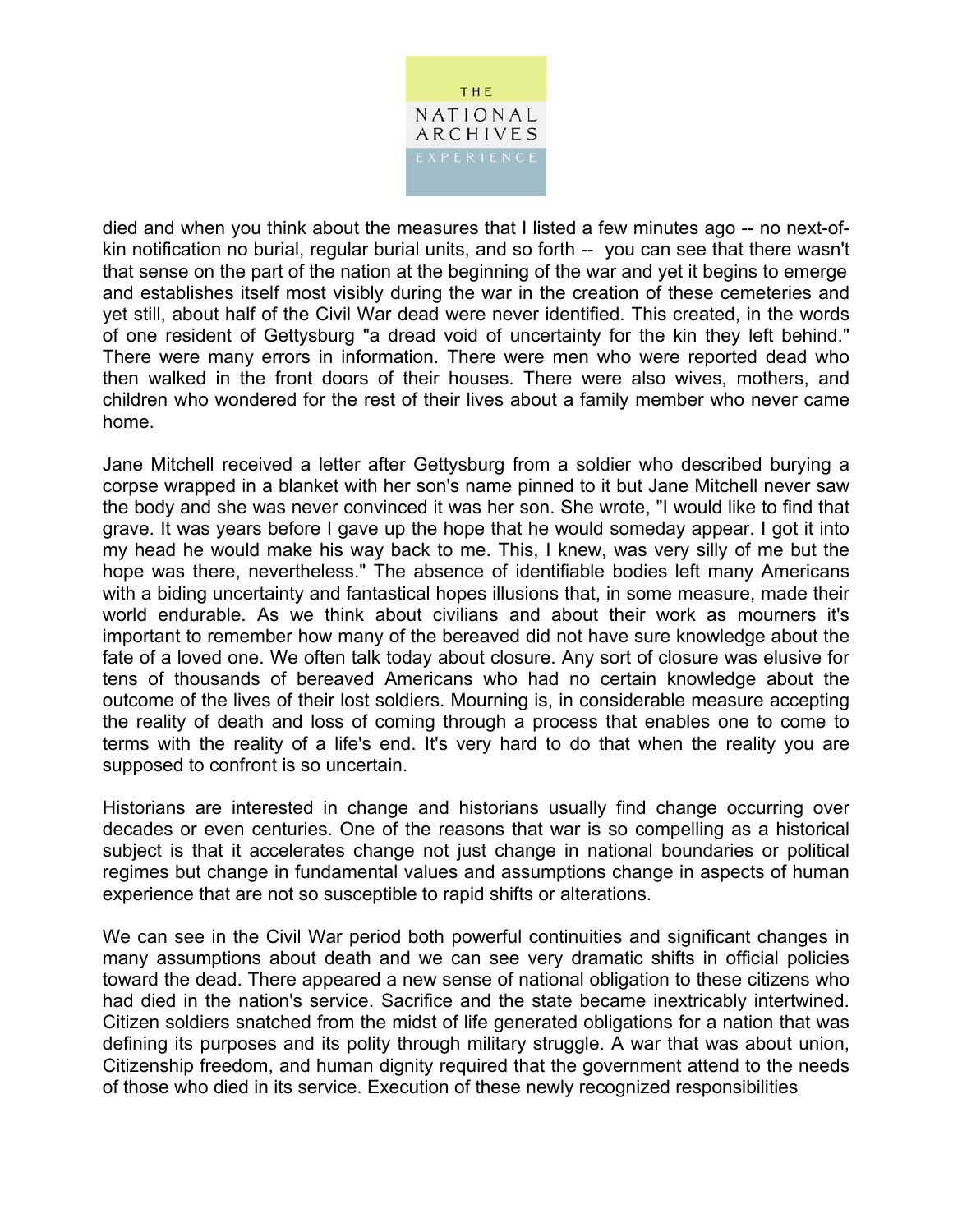

would prove an important vehicle for the expansion of federal power that transformed the postwar nation.

The establishment of national cemeteries and the emergence of a new Civil War pension system to care for the dead and their survivors yielded programs of a scale and a reach that was unimaginable before the war. Death created the modern American union not just by ensuring national but by shaping enduring national structures and commitments. The postwar effort to secure respectful treatment of the dead -- a commitment that the real urgency of war had not permitted, had postponed -- seemed inseparable from the principles for which the war had been fought. An author writing in "Harper's" magazine framed it this way. He said, "A democratic republic like ours based on the equality of the race and affirming justice for all cannot afford to pass by unheeded, however humble those who have proven themselves by fierce and sturdy warfare at once its best citizens and brave defenders."

Between 1865 and 1871 there was a massive federal reburial program. Union soldiers scoured the Southern countryside looking on battlefields, roads, byways, villages in search of every Union soldier's grave. Ultimately, they located and reburied more than 300,000 Union dead. They made every effort to identify these bodies as they reburied them, and they succeeded in doing so with fifty-four percent of that total. They created, in the course of this seventy-four new national cemeteries. The scale of this effort and its location in the federal government -- not in the states, not in localities -- would've been just unthinkable before the war. It was meant to be an affirmation of the values of humanity that, during the war itself had been more often honored in the breach than the observance. Now, this program was only for Union soldiers and that was much resented by white Southerners. Under the lead of Southern women another voluntary effort for the South was undertaken and these women worked to gather bodies from the countryside around Richmond around Atlanta, in small towns across the South and the scale of this effort is remarkable in many ways, too because it was a private effort. Just to give you an example, in Petersburg, Virginia 30,000 dead Confederates into the Blandford Cemetery. When you think that the prewar population of Petersburg was 18,000, the cemetery was larger than the city's population before the war. These cemeteries for Civil War dead were unlike any cemeteries Americans had ever seen. They weren't churchyards with clusters of family gravestones. They weren't garden cemeteries meant to inspire you with elevated thoughts about nature and religion and death. Instead, they were ordered rows of tombstones almost like soldiers gathered in formation and many of them without names.

Now let me tell you the two stories that I mentioned at the outset. The first is a story that is illustrative of the power and longevity of hope among those whose kin were missing in the war. It's the story of a dead Union soldier with a face but without a name and it's a story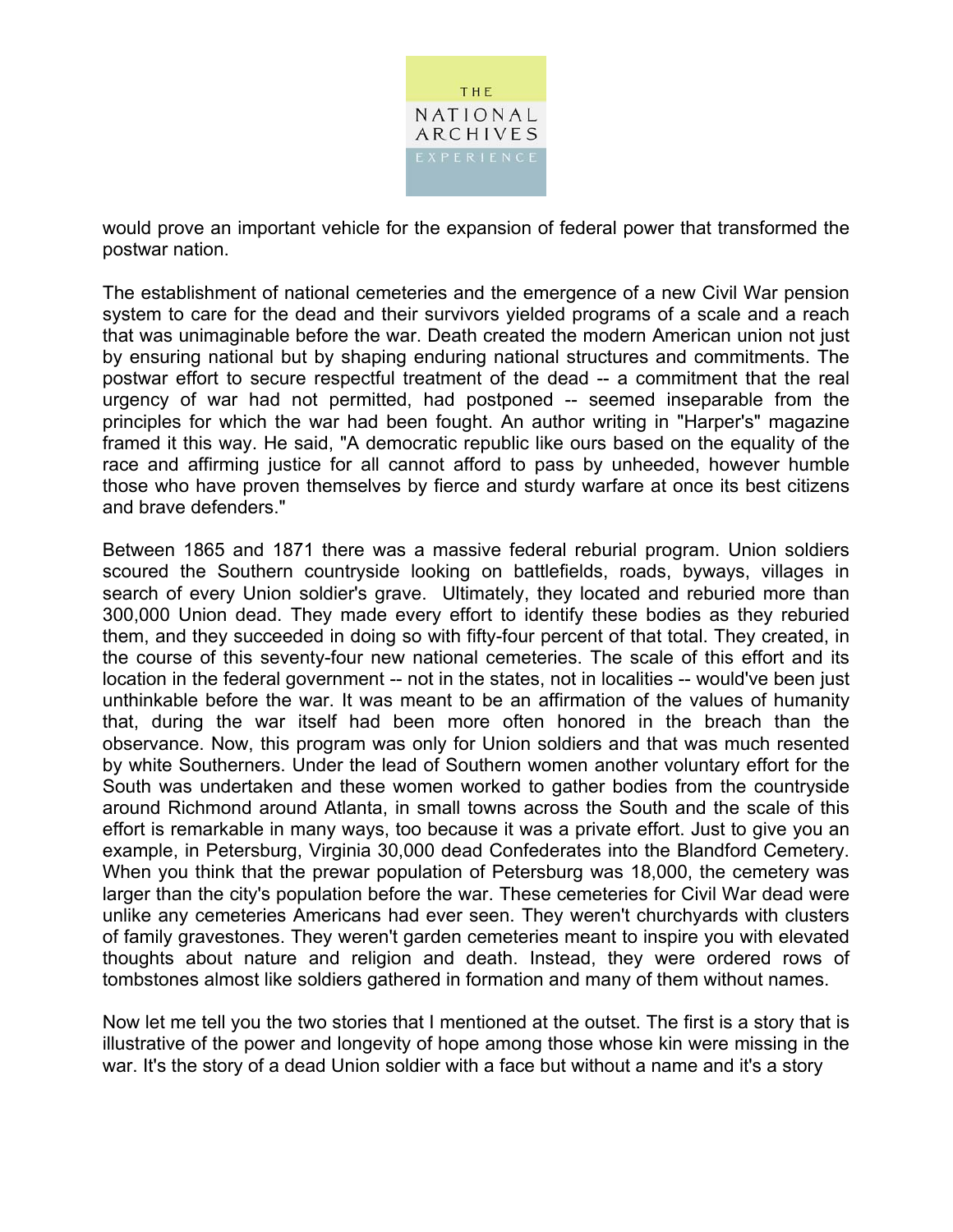

that lives in a box in consolidated correspondence file of the Quartermaster General and it was a box that Mike Musik brought me the first day I arrived here and said I was interested in this subject. In 1868 U.S. Quartermaster General Montgomery Meigs decided to publish in Northern magazines a drawing of a soldier who had died unidentified in a Washington military hospital in 1864. The man had arrived in the hospital too weak to give any information about himself and he would've been very quickly forgotten if he hadn't had on his person the considerable sum of \$360. So, the surgeon on duty in the hospital arranged to have him photographed after his death and the likeness was copied at the behest of the War Department. The War Department had this published in a number of periodicals a drawing made from the photograph, an engraving and the announcements about this soldier also mentioned that he had left not just the money but an ambrotype of a young child. Now, letters streamed into Montgomery Meigs' office. Some of these letters may, indeed have been from fortune hunters, but when you read the letters the majority display such poignant desperation it's very difficult to doubt their sincerity. A Mrs. Jenny McConkey of Illinois seemed to recognize the futility of her hopes when she wrote -- She suggested that the man might be her son whom she'd last heard from in 1862 but it was hard to explain the photo as her son had been childless but he liked children very much, she said so maybe he would've carried this photo around. A woman in Pennsylvania whose husband had last been heard of as a prisoner at Andersonville wrote that she was in "a constant daze of anxiety" -- those were her words, "a constant daze of anxiety" -- and she hoped very much to see the ambrotype and to see whether this child might've been someone associated with her.

A Martha Dort wrote that she had been told her husband had been shot while he was being transferred from one prison camp to another, but, she wrote "That may not be true. Mistakes so often occur." She was very encouraged by the picture of the little child because they had a son. She and her husband had a son who was between three and four years old and her husband carried a picture of him in plaid pants. So, she enclosed fifty cents for Montgomery Meigs and asked him to please send her a copy of the photograph but Meigs returned her fifty cents because the child in the picture was not wearing plaid pants. The mysterious soldier was never identified but he had been a catalyst for an outpouring of despair from women who represented the many thousands bereft not just of their loved ones but of the kind of information that might enable them to truly mourn.

I think it's chilling to note the hope that inflects these letters because what these women were hoping for was not a live husband or a live son. They were hoping for a dead one. To know was itself to be a relief. They had passed the moment where to hope for the actual living person had been possible. It was, in some sense, information as much as individuals that was missing in Civil War America.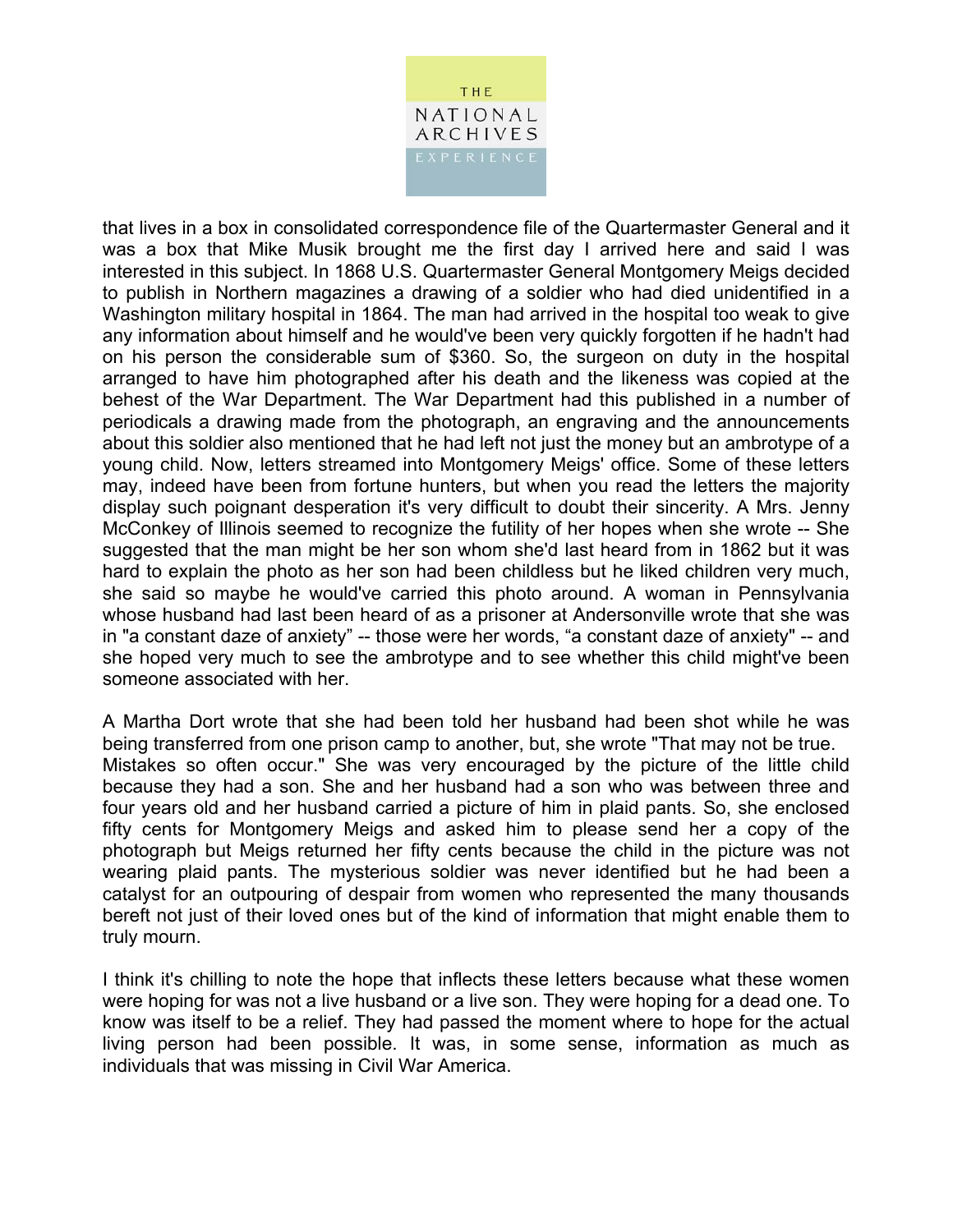

Now, the second story is of a man who, for half a decade at the end of the war devoted himself to trying to end that incapacitating uncertainty for tens of thousands of families. I first encountered him as the unnamed author of a document called "Journal of a Trip Through Parts of Kentucky, Tennessee, and Georgia Made to Locate the Scattered Graves of Union Soldiers " in Record Group 92, which, I think, is my favorite record group. I learned later, through my research that this journal was the work of Edmund Whitman who was a wartime quartermaster whose efforts locating bodies all across the western theater became critical in the evolution of the reburial program and in the discovery, in his theater alone of more than 100,000 Union soldiers who were eventually relocated to federal cemeteries. Whitman tells how he undertook this task -- his procedures for gathering information for locating graves, for discovering identities. He describes the enormous hostility of white Southerners to these efforts to honor the Union dead. He also describes the support of black Southerners many of whom had been tending Union graves and burying Northern soldiers throughout the war at no small peril to their own safety. Whitman believed, as he wrote that "the government held a stewardship "the account of which must be rendered to the spirit of humanity and Christian patriotism to the friends of republican liberty of human freedom and progress throughout the world." He saw his undertaking as a kind of sacred act honoring those who'd sacrificed their lives. Now, as I became more and more interested in this man and his efforts I began to try to figure out who Edmund Whitman was. Well, it's a small world. Turns out, he went to Harvard. He graduated in 1838. He was a schoolteacher, and he was an abolitionist and he migrated to Kansas to combat slavery in Kansas when the fate of Kansas as a new state was in question. He was closely allied with John Brown and then he became a quartermaster at the outset of the war. He regarded his ministrations to the dead as the fulfillment of an obligation to those who fought on behalf of the cause for which he had struggled for so long. Whitman, Edmund Whitman, was a survivor of the war but his life was indelibly shaped by his experience in it. Ambrose Bierce, the writer and soldier, said that after the war, he thought of himself as "sentenced to life." Sidney Lanier, looking back on the war from his experience in the Confederacy said that for most of his generation in the South life since the war was, as he described it "Pretty much, the whole of life has been not dying." We are all, in some sense, Civil War survivors because we have all inherited its legacy of death and sacrifice.

I would like to close by reading the two final paragraphs of the book, which, I think, makes this point about why we are all the survivors of this war. "We still live in the world of death the Civil War created. We take for granted the obligation of the state to account for the lives it claims in its service. The absence of next-of-kin notification of graves registration procedures of official provision for decent burial all seem to us unimaginable, even barbaric. The Civil War ended this neglect and established policies that led to today's commitment to identify and return every soldier killed in the line of duty. But even as the Civil War brought new humanity in the management of death so too it introduced a level of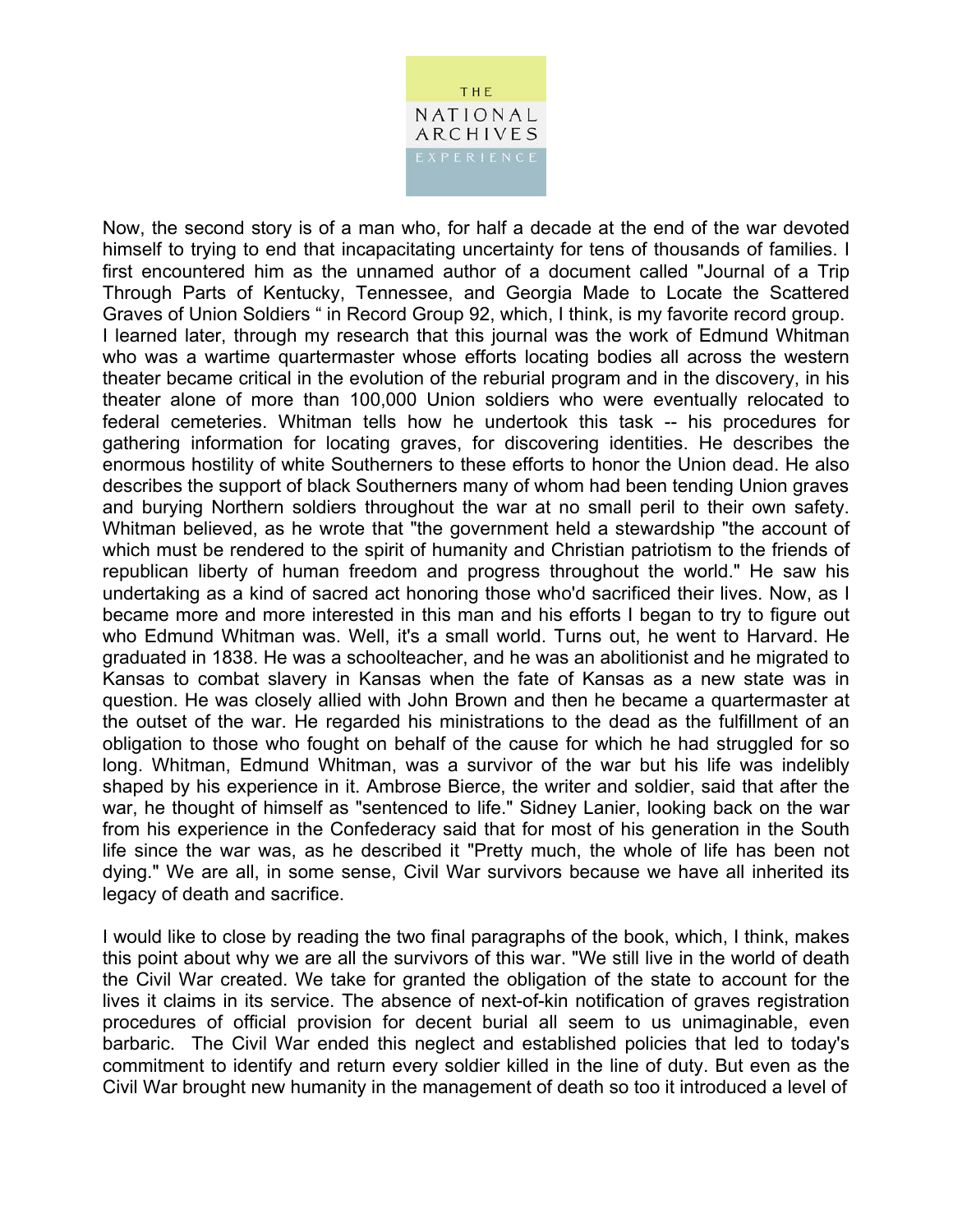

carnage that foreshadowed the wars of the century to come. Even as individuals and their fates assumed new significance so those individuals threatened to disappear into the bureaucracy and mass slaughter of modern warfare, we still struggle to understand how to preserve our humanity and our selves within such a world. We still seek to use our deaths to create meaning where we are not sure any exists. The Civil War generation glimpsed the fear that still defines us -- the sense that death is the only end. We still work to live with the riddle that they -- the Civil War dead and their survivors alike -- had to solve so long ago."

Thank you very much.

[Applause]

Thank you.

**WEINSTEIN:** Thank you.

**FAUST:** Thank you.

**WEINSTEIN:** Dr. Faust has agreed to answer some questions. We have microphones on both sides. If you'd like to ask a question, please go to the microphone. We'll take it from there. Yes, sir?

**MAN:** David Dulles, HLS '61. In the opinion of President Faust could the Civil War have been prevented by better American statesmanship in the 1850s with the remedies of emancipation compensation, and taxation given that the economies of some of the Yankee states were deeply implicated in slavery?

**FAUST:** There's --

[Laughter]

There's a whole historiographical literature about was the Civil War preventable. I can't wander around? Can I wander? I have a microphone. There's a whole Civil War literature about was the Civil War preventable the irrepressible conflict and it's something I had to study for my Ph. D. exams. It's something I've taught graduate students. It's too elaborate to really go into here but one of the things I've always found as a historian is, I've always been troubled by counterfactual questions you know, go back and redo it over again and then say how it would've turned out. I'm much more interested in how it did turn out and what the various choices were and how people saw their decision trees. Whether or not we had to have a war I think you could take it right up to the moment of decision-making on the eve of Fort Sumter and still say, "Perhaps the war could've been repressed so I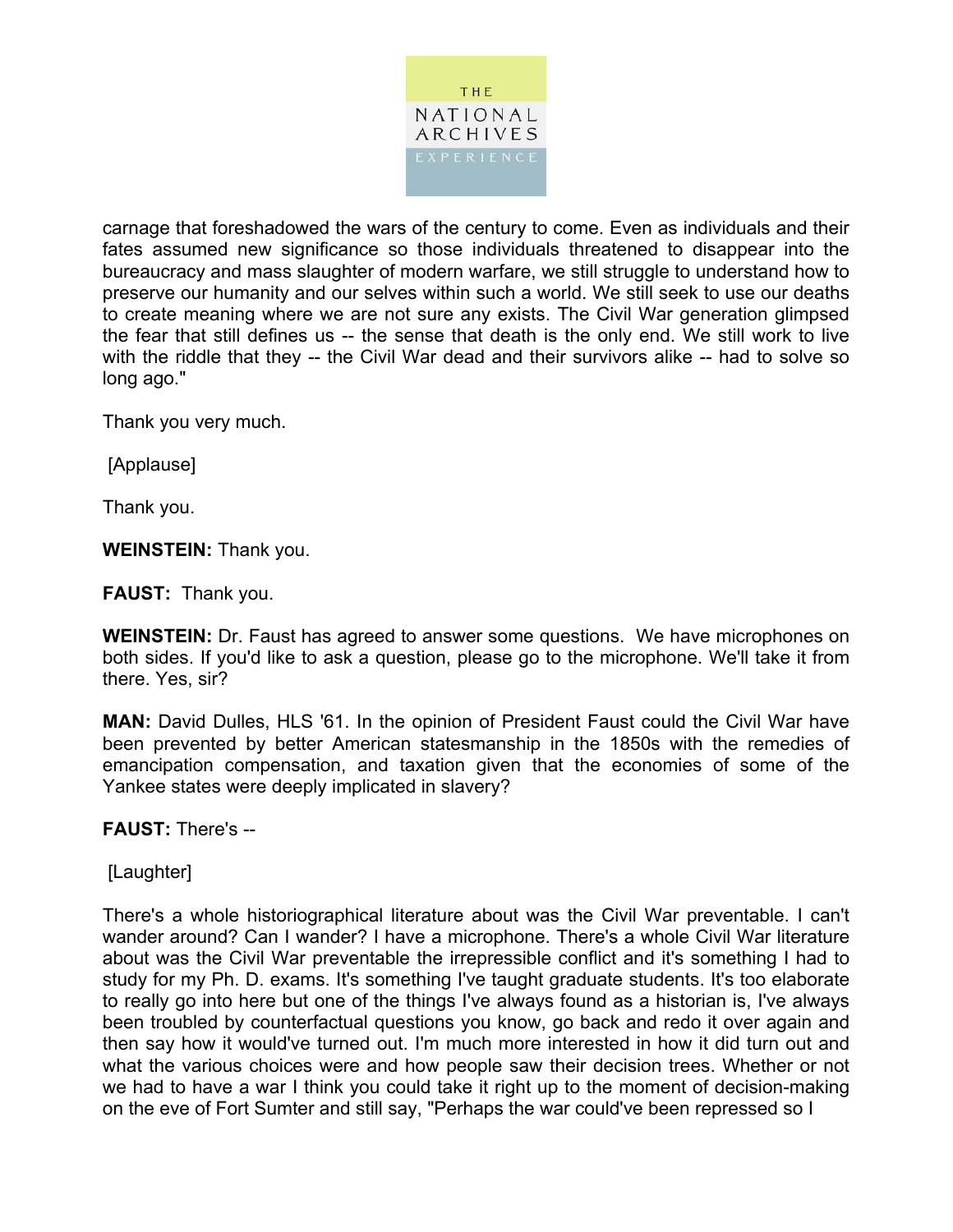

think it's just a question that we'd have to go through piece by piece and you raised a number of very important issues that could've gone one way or another that might've had a different set of influences and it's just, I think, more than we can bite off right here tonight, but thank you very much.

**WEINSTEIN:** Take a question there.

**MAN:** I gather the big-city newspapers did print lists of casualties. If so, how was that information gleaned and disseminated?

**FAUST:** The casualty lists were, themselves, an improvisation and you can find individuals saying, "All right. Did the chaplain send in the casualty list? Whoops, he didn't do it, so maybe the captain will do it and then there were agents who came down and found themselves the representatives of voluntary organizations who tried to put together the casualty lists. There are also many casualty lists here in the National Archives but you can find that they were often compiled well after the battles themselves and were incomplete and inaccurate and were not necessarily the basis for the ones that were printed in the newspapers. So, there was a failure of attentiveness to the bureaucracies of this mass warfare. There's a wonderful quote from Thomas Wentworth Higginson as he undertook a project at the end of the war to count the Massachusetts dead of the war and he talks about how the people who were good at red tape didn't understand military matters and the people who understood military matters didn't understand red tape and so the reporting of the casualties and other statistic of the war was confounding to him and very to determine the accuracy of.

**MAN:** Madam President, John Newmar Harvard College, Class of '74. I salute our very first Southern Civil War historian president and that makes it absolutely irresistible to ask you how, as President, you feel about the fact that the Civil War is the only major American conflict whose Harvard graduates on the losing side are not yet remembered in any sort of memorial on the campus.

[Laughter]

**FAUST:** If you read my book you'll find I don't talk about that explicitly but the arguments that have occurred over whether or not to honor the Confederate dead are arguments that had their origins in the very aftermath of the Civil War itself and you find someone like Ambrose Bierce, the writer. He has a poem that he writes about how the brave should honor the brave and "I, Ambrose Bierce, as a Union soldier have no hostility to the Confederate dead and we all need to understand and someone who cannot forgive and forget is a person who is not himself a truly brave person."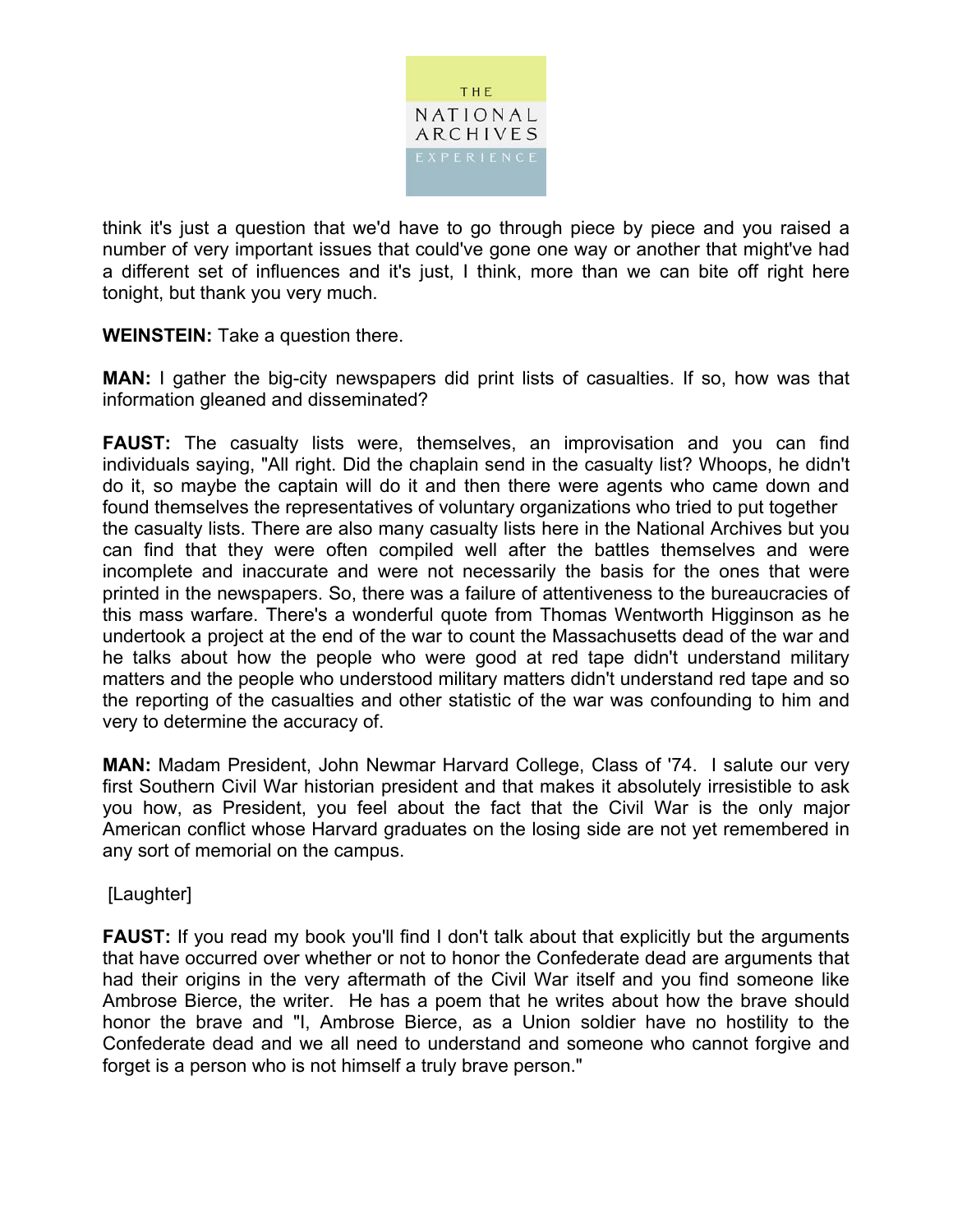

So, Ambrose Bierce was very eloquent. On the other side, you have Frederick Douglass saying, "It matters, what you fought for and death does not erase those differences" and I knew about the conflict at Harvard and so forth about whether the Southern dead should be included in Memorial Hall but when I was doing the research on this project I was so struck by seeing the origins of those arguments taking place more than a century earlier. I think it'd be really interesting to have a discussion of those arguments in a historical way and to raise them and see how the community feels about their relevance and their viability in the present time. So, it's a question that's been very much in my consciousness. Thank you for asking that.

**WEINSTEIN::** First of all, I'd like to say that all Harvard historians Northern and Southern, are welcome at the National Archives.

[Laughter]

Yes?

**MAN:** Good evening, ma'am. As, I believe, the colonel mentioned Harvard does have a number of institutions that were brought about as memorials to the Civil War -- not just Memorial but also Henry Lee Higginson giving Soldiers Field and, within smaller institutions within the university plaques and other memorials. How did smaller institutions, be they municipalities or organizations like universities. commemorate the war dead, and is there a split between the North and the South or was it so cataclysmic for both sides that there wasn't the option to be for the Union or the Confederacy in your memorial?

**FAUST:** In your memorial? Well, I think we should remember that the loss of the South proportionally, was so much greater. Economic, in terms of individuals, and so forth the South was really reeling after the war and so it was hard-pressed to come up with the funds, often to build the memorials that the North could better afford and you can see this in the reburial movement where the ladies of Richmond, as they called themselves are trying to come up with headstones or with appropriate re-digging of the headboards of the graves to preserve them and so forth and so it's a much more difficult challenge in the South, where people are so strapped financially and otherwise but there are commonly shared memorials. There's a kind of soldiers memorial that you can find North and South in small towns. There was a manufacturer who did the kind of generic soldier and then adapted it for the region to which it was going and I think that the effort to name is a very important part of both sections' memorialization of the war. We think about Maya Lin, perhaps and about the Vietnam War Memorial naming and the very powerful impact that naming of names had and yet the naming of names, in my view begins with the Civil War memorialization of the dead and the recognition of the importance of the individual that is embodied in that naming of names and that was very much shared North and South so there are differences and similarities.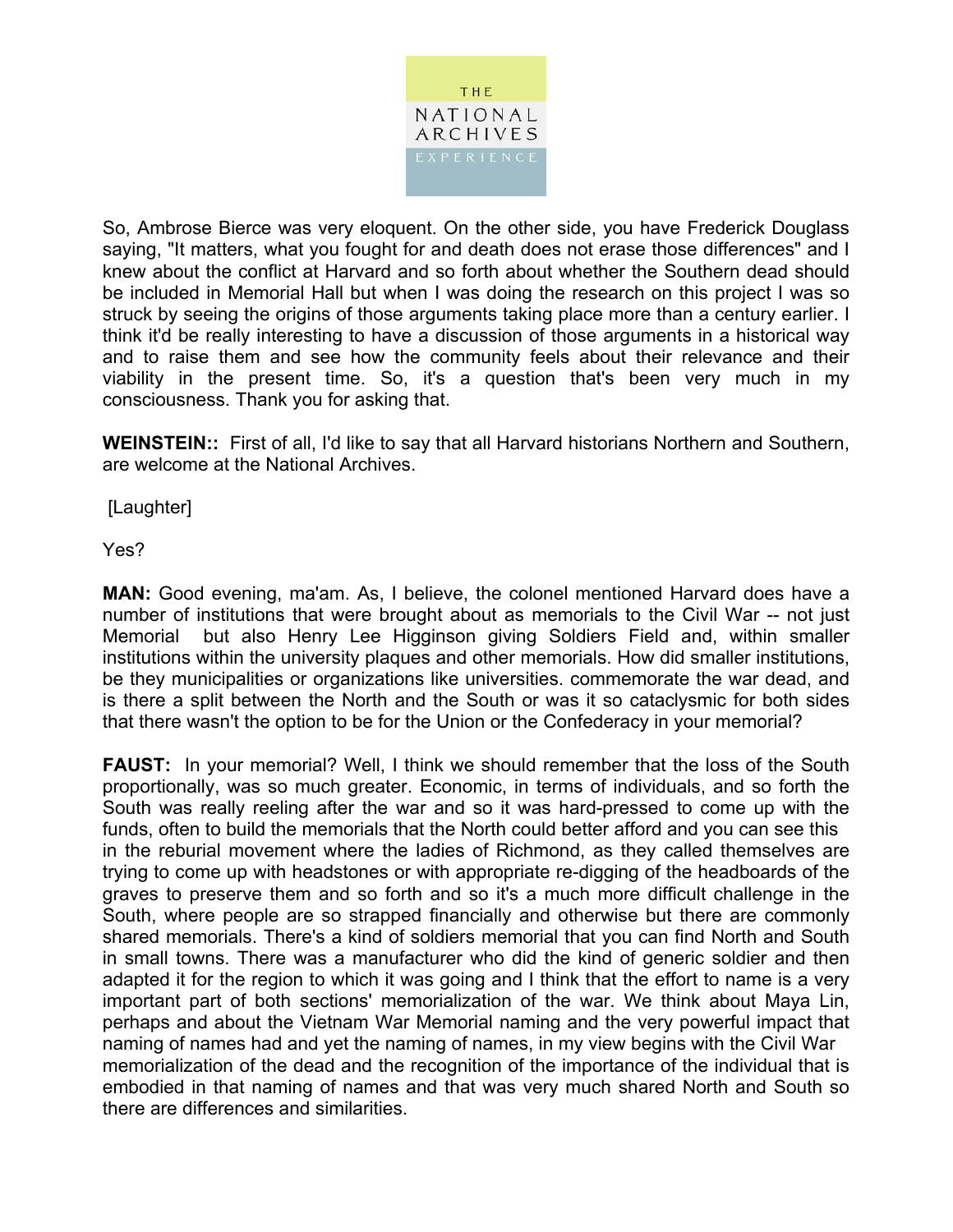

**WEINSTEIN:** Yes?

**WOMAN:** Debra Firenze, Radcliffe '67

**FAUST:** Good.

**WOMAN**: when it was still Radcliffe.

[Laughter]

**WOMAN**: Um It's a kind of complicated question but when I heard about your work, I was wondering - Why did the death in Civil War have such impact? Weren't we already living in a society where people died young of diseases? I guess my question is sort of, if the Civil War had happened in the middle of the eighteenth century or earlier than that when a lot of people died from other things would the level of death create the kind of angst? Were we already a healthier society where life expectancy was better so that it wasn't so awful then it was awful again in 1865? My question isn't making any sense. It's a little muddled.

**FAUST:** No. It makes a lot of sense. Partly, it's the demographic realities that you're asking about and then there's the nature of the death and Civil War Americans used a lot of words to say this death is different. They talked about ordinary death which meant death before the Civil War. They talked about death's peculiar conditions and necessities in the Civil War period so they had a very clear conception that this was different. How was it different? In the mid nineteenth century, individuals were under threat of survival when they were small when they were infants, but if they got through the very earliest years of life, they were likely to live through to middle age, at least, and so with individuals in their twenties or thirties or young adults those people were not supposed to die and there's the statistic I quote in the book that an individual was five times more likely to die if he went in the army than if he didn't so he -- you know, you're a young man -- increased his likelihood of death very dramatically under the circumstances of civil war so that seemed wrong to people even though infant mortality still was quite high and what we call the demographic transition did not really occur till the end of the nineteenth century. The kind of longevity the kind of early-life survival doesn't happen until later. We, nevertheless, have patterns that are violated by the nature of civil war death. The second part of what I would say is, I think people were also horrified that human beings were doing this to each other. Although most of the death in the Civil War was from disease -- twice as many people died from disease as from battle wounds -- nevertheless, you find someone like Garfield later became President, of whom it was said "He never got over seeing men who had died because other men had killed them" and so I think that notion of what does it mean to be human what are the conditions in which you die it was the kind of death as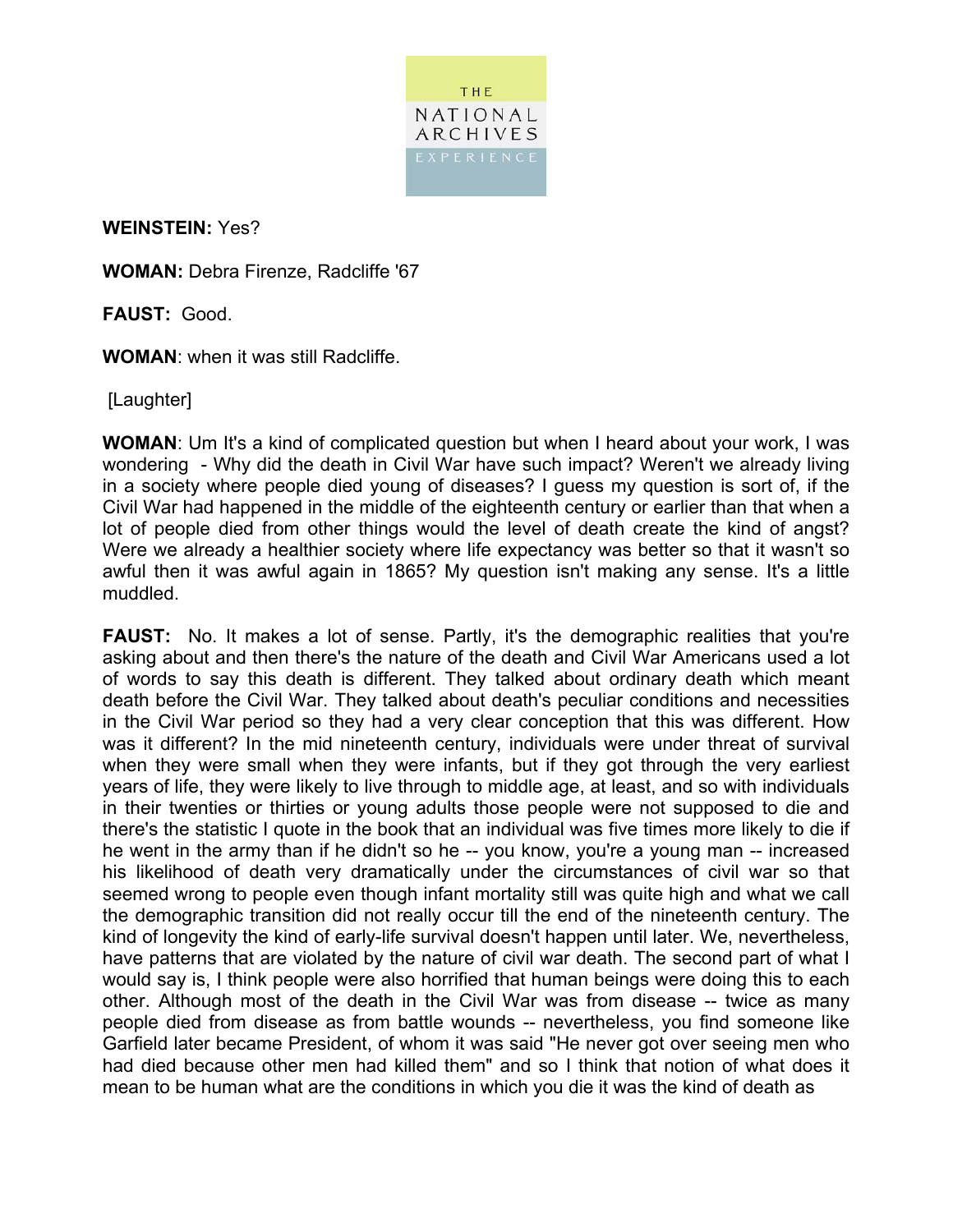

well as the numbers of death and the departure from a good death to a death that often was unidentified anonymous, and terrible.

**MAN:** Good evening. Thank you for your presentation tonight. I'm Bob Willard. Like Mike Musik, who you mentioned in your presentation, I'm a former of the Abraham Lincoln Institute and we Lincoln enthusiasts are looking forward greatly to the symposium that Harvard is going to present in 2009 for the bicentennial. Here's in Washington, we're about to get the treat of a brand-new open Lincoln site when they open the Lincoln Cottage which we think of as Soldiers' Home or the Anderson Cottage where Lincoln went to escape the miseries of downtown Washington. I raise it because people are now going to learn that when he was out there, he was right next to a cemetery and about twenty or thirty burials a day, on average took place at that cemetery. I wonder if, in your research, you came across anything dealing with Lincoln's own perception of death because of that propinquity or just in general. We all associate him with the major speech he gave at Gettysburg but the cemetery was something he lived next to every day during the warm months of the year.

**FAUST:** That's really interesting. I wish I had. Makes me want to go and look again so I think we better go do some more research. Thank you for giving me that tip.

**WEINSTEIN:** We have four more people waiting to ask questions, after which those of you who'd like to purchase one of these books can have it autographed by the author but let's go ahead with the next question here.

**WOMAN:** Emma Lang, born-and-bred Cambridge townie.

#### [Laughter]

You talked a lot about the impact of the battle to us but I wondered if you could briefly address the impact of civilian deaths because those numbers also skyrocketed, both, as you said, from disease and I wondered if the reaction to them was different or whether it was sort of just incorporated into this whole mess that was taking place in people's minds.

**FAUST:** Some civilian deaths seemed directly associated with the war -- for example, the famous death of Jenny Wade when the bullet comes into her kitchen in Gettysburg -- so she seemed, in some ways a casualty of the war like a soldier. Other deaths -- deaths of children from epidemic disease as Longstreet brought his children to Richmond from one disease environment into another disease environment where they were exposed to epidemics that the army camps near Richmond were having -- no one knew quite how to think about that. Was that a war-related death? Was that just childhood and disease? Do you blame the war? So, I think it depends a little bit. I mean, we can look back and say "There are these different kinds of death all of which came as part of the war" but I think it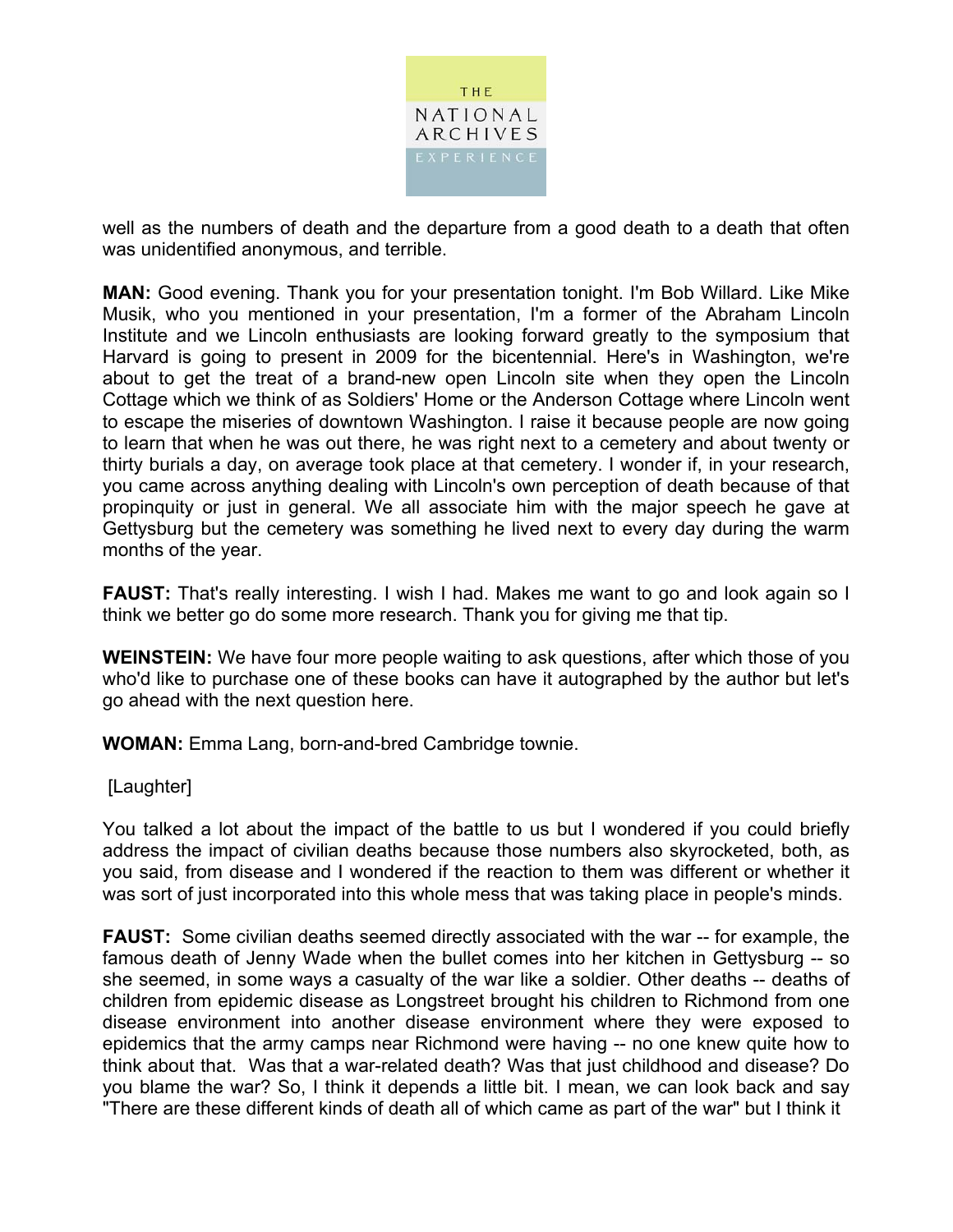

did contribute to a general sense of loss and of vulnerability and of a centrality of death and it was shared very broadly from the military deaths and the civilian deaths, as well. That's a really interesting question.

**MAN:** Thank you. Tom Adams, Harvard '63. It was a very thought-provoking presentation and some of the questions. On the question memorializing Civil War dead I understand - someone from Georgetown may add to this -- but I understand that when they built the hall there at Georgetown University there's a deliberate color scheme of the blue and gray not so much to honor the Confederate soldiers as to emphasize reconciliation. It's sort of a different take on that. The question I want to ask you is about the impact of this tremendous difference between North and South and I was so impressed by your talking about the women at Petersburg having to dig up all these bodies and burying them. I remember Theda Skocpol talking about the Veterans Administration as kind of the founding of the welfare state, or a forerunner of it and I just wondered -- in your view, as a Southern historian -- does this experience impact on differences between North and South and the whole attitude towards government and it's functions?

**FAUST:** Yeah. It did not escape the South's notice that this tremendous amount of energy and governmental capacity was being invested exclusively in the North. I think it had a contribution, as you describe it to the perception of what the role of the state might be but I think it had another impact, as well which is, I think that the efforts undertaken by these Southern women to locate the dead and bury the dead and the ceremonies that went along with those efforts became the source of the Lost Cause movement and contributed in important ways to the ideology of continuing Southern resistance and continuing Southern nationalism and all the kinds of ideas that got caught up in the Lost Cause movement and you can see the statements made at commemorations of the dead in Magnolia Cemetery in Charleston, for example when the Gettysburg dead are brought back. That ceremony has some very, very aggressive political statements which women felt they could safely make whereas men may not have felt brave enough to do so under the political conditions of Radical Reconstruction for example, so it becomes a kind of source of things.

**MAN:** Hi there. Not too long ago, I heard a story. I was talking to a girl who had said that while walking through Gettysburg field she encountered the spirit of a dead soldier who had been engaged before he went off to war and she said he was still searching for his fiancee. I've never had that experience, but I've read a lot of stories of people who have. Do you have any perspective on that phenomenon?

[Laughter]

**FAUST:** I found those spirits late nights in the National Archives.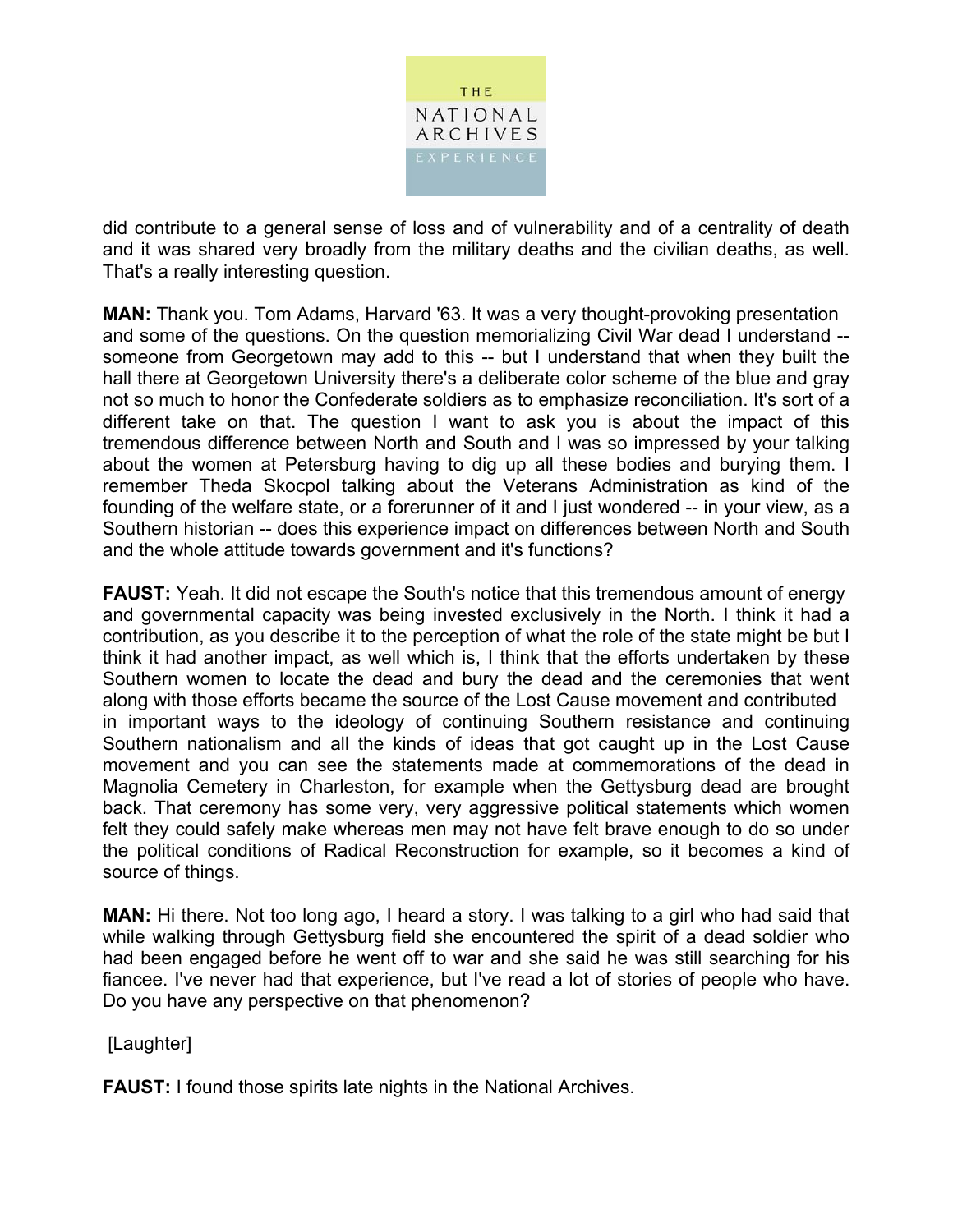

[Laughter and applause]

**WOMAN:** What sort of records of the dead were kept at the horrific prisoner of war camps such as Andersonville, the one you mentioned, if any?

**FAUST:** The Andersonville story is a very interesting one because there was a Union prisoner who was charged during his imprisonment to record the gravestones -- not the gravestones; there weren't any stones -- the burial places of the dead and after the war, he let it be known that he had copied this list which he wasn't supposed to do and had kept a record of it so this came to the knowledge of Clara Barton who brought it to the attention of Edwin Stanton the Secretary of War, and he established a mission that included Clara Barton and others to go down to Andersonville and see if they could use that list to identify the graves at Andersonville, and they, in fact did use the list and identified a very large percentage over 12,000 of the dead, in an excursion in the summer of 1865 immediately after the war. So, once again, there was a kind of improvised way of turning up a very wide identification of the dead at Andersonville, and that's an important story.

**WEINSTEIN:** Thank you, Dr. Faust. There are a couple more things before we close off the evening. First, I noticed a number of you have indicated your Harvard identities when you talk or your Radcliffe identities. Yale '67

### [Laughter]

and this is a one-time offer to all the Yalies out there who would like to ask a question. No, actually. Too late. Too late. Mine is, I guess, a bit of a question, a bit not. We have this wonderful essay by Walt Whitman on the death of Abraham Lincoln in which he says "How often since that dark and dripping Saturday -- that chilly April day, now fifteen years bygone -- my heart has entertain'd the dream, the wish to give of Abraham Lincoln's death its own special thought and memorial" et cetera, et cetera. Is there a bit of poetry, a bit of something that has struck you and stayed with you in connection with all this work that you've done on death?

**FAUST:** There's a lot of poetry about death in the war Whitman's, perhaps, the bestknown and, arguably, the most powerful. Emily Dickinson also wrote very eloquently about death in the context of the war It's been argued by some that she wasn't writing about the war. I completely disagree. I think that if you look at the kinds of metaphors she uses there, it's just infused with guns and battles and so forth and so I found those very memorable, as well. Melville also wrote a book of poems about the Civil War and I think that the piece of poetry that I will try to quote accurately in response to your request is very closely related to the very last words I read to you at the end of the book. Melville talked about "A riddle of death of which the slain Sole solvers are" and that has been very